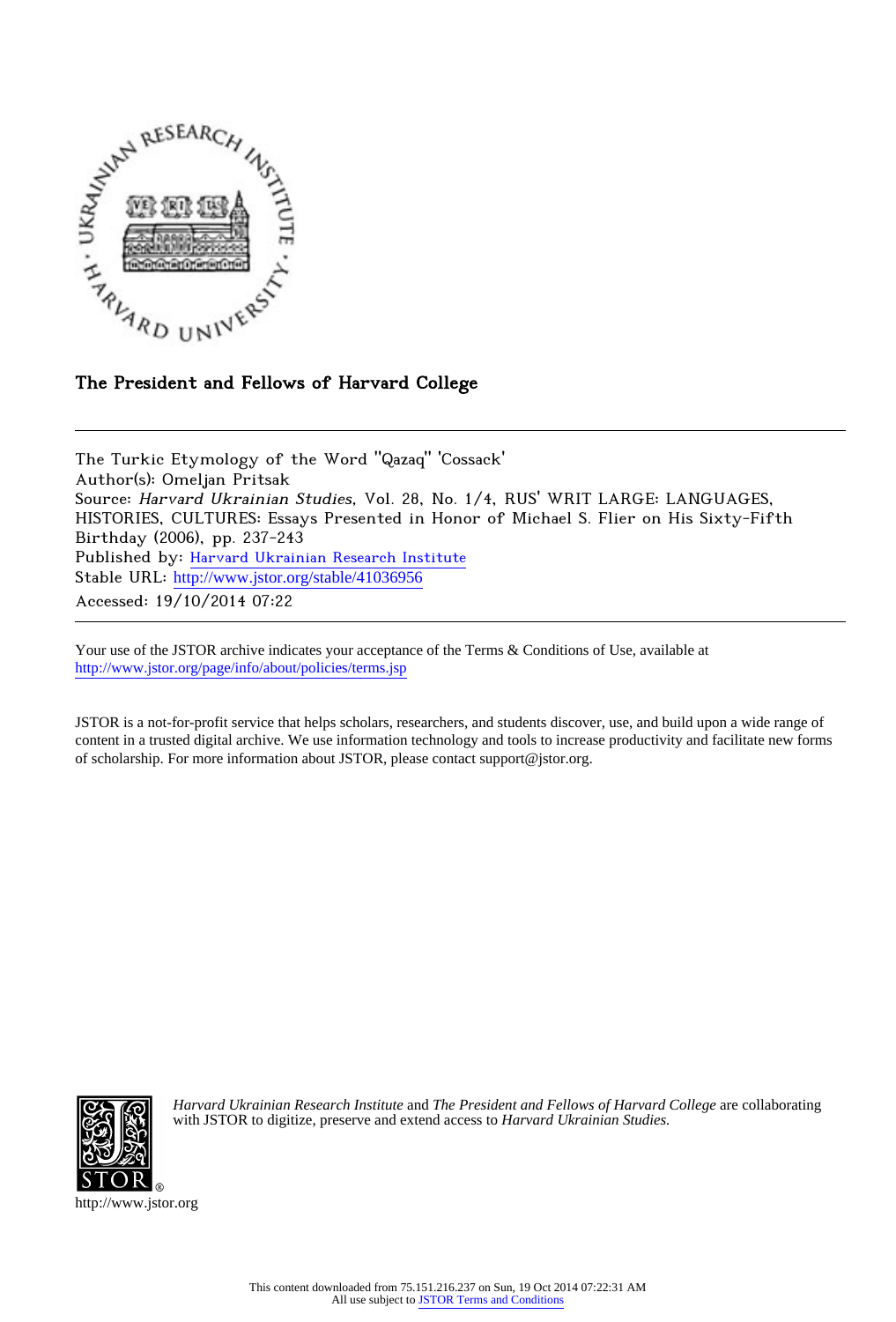### The Turkic Etymology of the Word Qazaq 'Cossack'

# OMELJAN PRITSAK

CONCERNING THE TURKIC ETYMOLOGY of the word  $Qazaq$ , there is no consensus among scholars. While the historians (Hrusevs'kyj 1909, 76; Stökl 1953, 31) and the etymologists of the Slavic languages (Berneker 1924, 496; Brückner 1957, 262; Vasmer and Trubačev 1967, 495; as well as Mel'nyčuk 1985, 495-96) accept without any reservation- but also without proof- the Turkic etymology of this word, some leading Turkologists have their doubts. Räsänen (1969, 243), in his etymological dictionary of the Turkic languages, gives no etymology in his entry qazaq, and Doerfer (1967, 462-68) states flatly: "eine sichere Etymologie für das Wort [qazaq] existiert nicht." The same opinion was expressed by Menges (1979, 196, nos. 11, 12).

From the formal point of view the word *qazaq* can be easily explained. It is a deverbal noun in /-AK/ from the verb qaz-, as are käsäk 'piece' from käs- 'to cut', jatak 'bed' from jat- 'to lie down', qonaq 'palace; guest' from qon- 'to pass a night', and süräk 'runner' from sür- 'to run' (Zajączkowski 1932, 61-63).

As we can see, the suffix /-AK/ forms nouns expressing the result of the action, instruments and the actor. The problem is that the verb  $qaz$ -, which is also attested in the older Turkic literary languages, has the meaning 'to dig, to dig out. Also the noun  $qaz-aq$  theoretically must have had the meaning 'the digger' (Clauson 1972, 680). And in fact such meaning is attested to in 1395 (Sreznevskij 1893, cols. 1173-74; cf. Doerfer 1967, 468). It means that there existed some Turkic languages where the said meaning was the basic one. It appears especially in Eastern Europe. But I shall not dwell on it here since Larysa Pritsak dealt with it in a recent paper (2006).

But I would like to propose the following hypothesis concerning the word qazaq. The given meaning of the word qazaq entered the given Turkic language at the time when it commonly used that particular meaning. It became "existent" when the literary language of the time included it in its vocabulary.

Hence one Turkic linguistic group preserved the words qazaq and qaz- in the meaning 'the digger', 'to dig out', and this meaning of qaz- has been preserved in the majority of the old and new Turkic literary languages.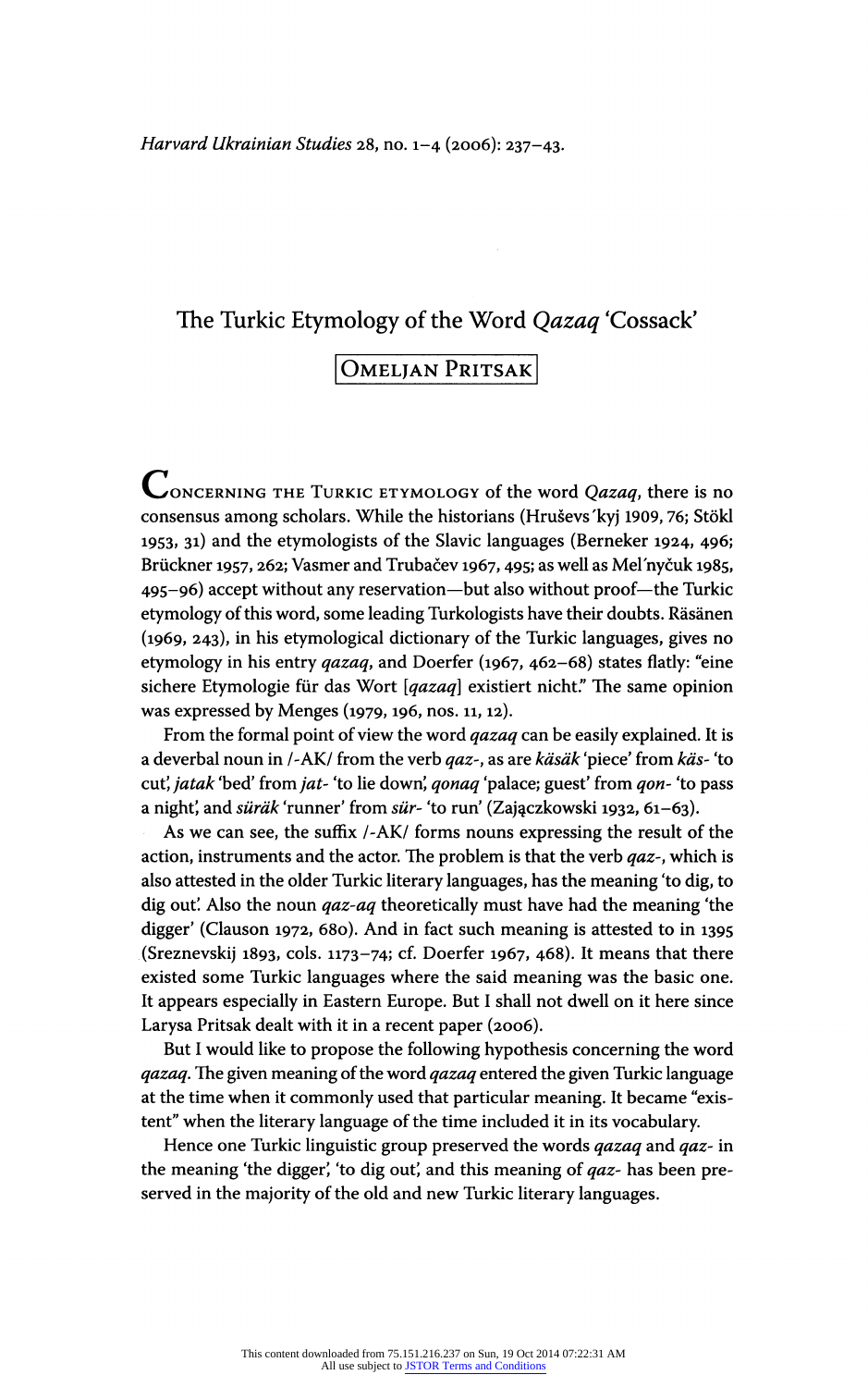#### 238 PRITSAK

Annemarie von Gabain (1960) has convincingly proven that the verb qazhad in the Old Turkic language of the Orkhon inscriptions (8th century) the same meaning as the verb  $qazyan$ - 'to gather, conquer'. This meaning had remained in the Eurasian steppe, but since it was connected with the nomads, who were replaced as rulers by the sedentary dynasties of the Ujyurs (740-840) and thereafter with the sedentary Karakhanids (840-1220), it was not included into the Turkic literary language of that time. We have an excellent comparative dictionary of the Turkic languages from 1077, but it neglects the languages of the nomads. It was compiled by the Karakhanid prince Mahmûd al-Kãsyarí (1985, 135). Hence the meaning of *qaz*- and *qazaq*- from the nomadic era was not included into his Dīvān luyāt at-Turk.

In the Muslim world there were two types of slaves. The first type was called 'abd (pl. 'ibād), 'slave, son of the slaves',<sup>1</sup> who were usually black and were customarily used for heavy work and as domestic servants. The second were mamlūks ('purchased slaves'), purchased from the slave market. They were children of free white people who originated from the Polovcian (Qipčaq) steppe. Ethnically they were Polovcians, Cherkes, or the ancestors of the Ukrainians. They were purchased at a young age and kept in special barracks where they were instructed in military arts. The Muslim rulers who employed the *mamluks* were the dynasties of the Fāṭimids (907-1171) and Ayyūbids (1169-1250). In 1250 the mamlūks dethroned the last Ayyūbid and their commander took for himself the ruler's title 'sultan' and ruled over Syria and Egypt. The rule of the mamlūks lasted until 1517, when the Ottoman sultan Selim conquered both Syria and Egypt.

In order to communicate with the *mamluks*, the Arabs of Egypt and Syria compiled several Arabic-Polovcian glossaries. One of the oldest such glossaries, written in ah 643/AD 1245, was published by Martin Houtsma in 1894. There is one lexeme qazaq which is translated into Arabic as al-mujarrad, i.e. 'free.'<sup>2</sup> Unfortunately both Hruševs'kyi (1909) and Stöckl (1953) had no knowledge about the existence of the Arabic-Polovcian dictionary, published in 1894, and even contemporary historians repeat that the lexeme *qazaq* first occurred in the Codex Cumanicus of 1303.

Concerning the date of the Codex Cumanicus, one has to mention the special study of the Hungarian Turkologist György Györfly (1942), which also remains unknown to historians. Györffy established that the Codex Cumanicus was a collection of several texts, all from the 13th and 14th centuries (ibid., 1-30). The first of them (where the word Cosac appears) was written in 1294/95. It is a Middle- Age Latin, Persian, Polovcian glossary. It was probably written in Solchat in the Crimea.<sup>3</sup> In 1303 a copy of it was made, probably in the monastery of St. John in Sarai, the capital of the Golden Horde. Between 1300 and 1340 a new copy of it was made that was ultimately owned by the compilers of the Codex Cumanicus, who included it in the collection at the beginning.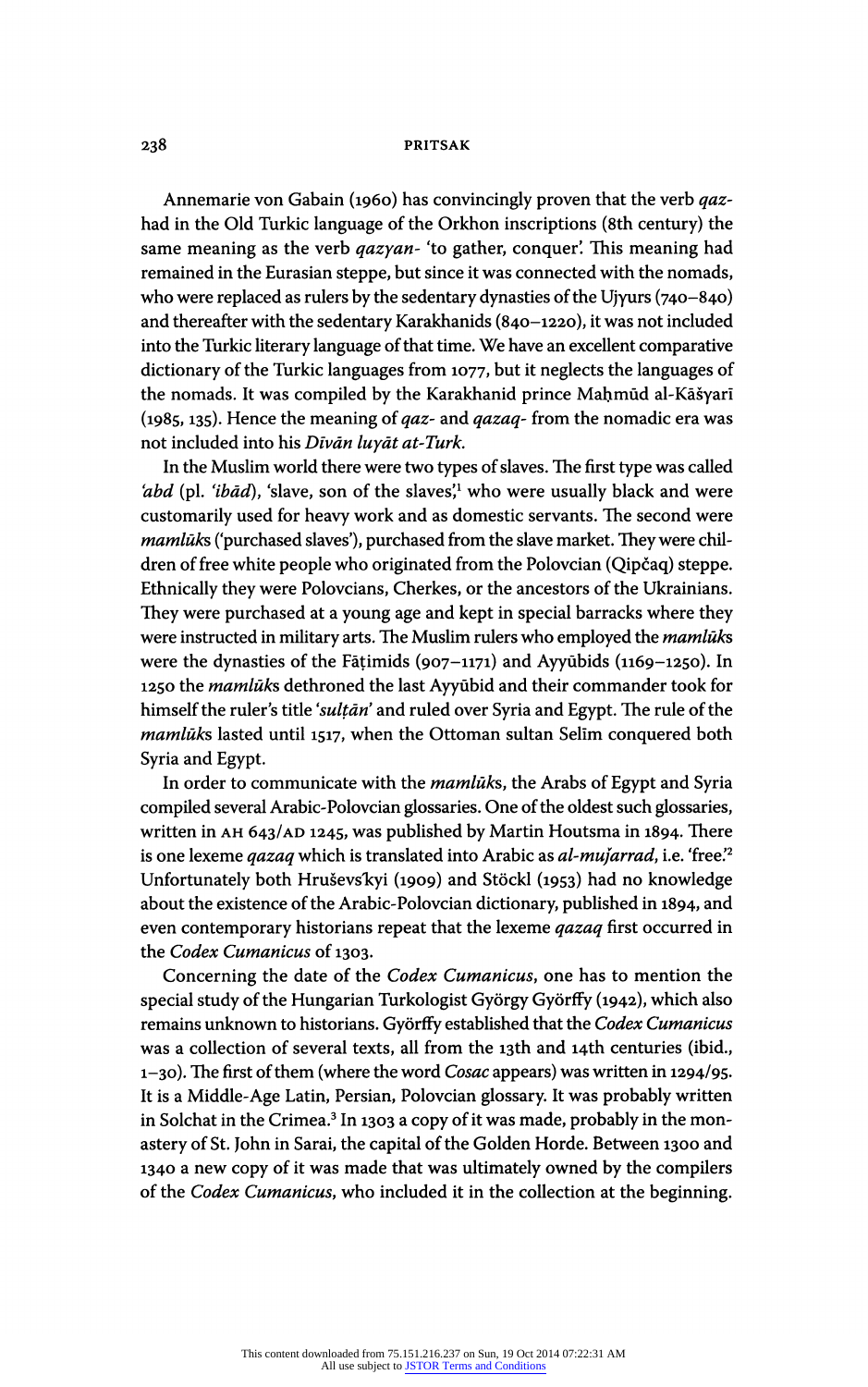Thus on fol. 50v, l. 5 the Medieval Latin gloss *guayta* 'guard' has the Persian correspondence naobat 'guard' and the Polovcian correspondence Ghasal Cosac. The first word (an attribute?) has not yet been deciphered; the second is 'Cossack.'4

In New Persian literature of the period of the Golden Horde (ca. 1240-1500) there can be found a Turkic loanword *qazaq*. I should quote here just one case of its usage. I am quoting from the work of the Persian writer Natanzï (the "Anonymous of Iskander"), written ca. 1412.<sup>5</sup> He wrote: *dar ān navāḥi dar ṣurāti* qāzāqī me-gardad, 'in this region he roamed in the manner of a qāzāq'. These three examples clearly testify that the Polovcians (Qipcaqs) had and used the institution of *qazaq*. But since the Polovcian literary language never developed, the Polovcian lexeme *qazaq* was not included into the vocabulary of the Turkic literary languages, and did not "exist" until the sixteenth century.

But the word *qazaq* and its original meaning came down to us in the notations of foreigners: Arabs in 1245, in the Latin of the Genoese 1294-1295, and in the New Persian literary language which, on par with the Chinese, was the official language of the Mongolian empire (1206-1500).

Bãbur (d. 1526) the great Cossack, an excellent statesman, the conqueror of India as well as a beautiful man of letters who wrote his memoirs (Baburnāme) even during a battle became the leading classic of the Turkic Chayataj literary language.<sup>6</sup> This literary language often used the lexeme *qazaq* in its meaning as 'freebooter, one who takes possession'. I quote here three passages from his Bābur-nāme: "Tulun xvāja moyōlni eki üč jüz qazaq jigitlär bilä ilyar ajirdük [We sent the Mongol Tulun with two-three hundred of young qazaq on the raid]" (1:59, 11. 9-10); "mänin bilä qazaqliqlarda vä mihnätlärdä bolyan kišiler bilä jaman ma'āš qila kirišti [we have undertaken Cossack raids with the people who were with me suffering and in want of means of sustenance]" (1:110, 11. 19-20); and "özüm bilä qazaqliqlarda bilä bolup kälgän bäglärgä vä jigitlärgä a'zïsïya kent vä jatal dék bërildi [To those princes and warriors who were with me on the Cossack raids were given cities as well as possessions]" (1:223, 11. 10-11). The analytical method in the etymologization of Turkic words was elaborated in the first third of the 20th century in Berlin by two German Turkologists, Prof. Willy Bang and his student (and my teacher) Prof. Annemarie von Gabain.

In i960 Prof. Gabain published a very important study dealing with the Cossacks. I shall not discuss the sociological part of her theory, since this has already been done by Larysa Pritsak (2006), but I will limit myself to the philological theory. According to Gabain the word qazaq already existed in the language of the Old Turkic inscriptions of the eighth century. But it suffered a change after the denominal verbal suffix  $|a|$  was added and its voiceless q changed into voiced  $y$  so that it became  $qazaya$ . The deverbal reflexive suffix  $\ln$  was added to this so that the form became *qazayan*. With the Turkic Mit-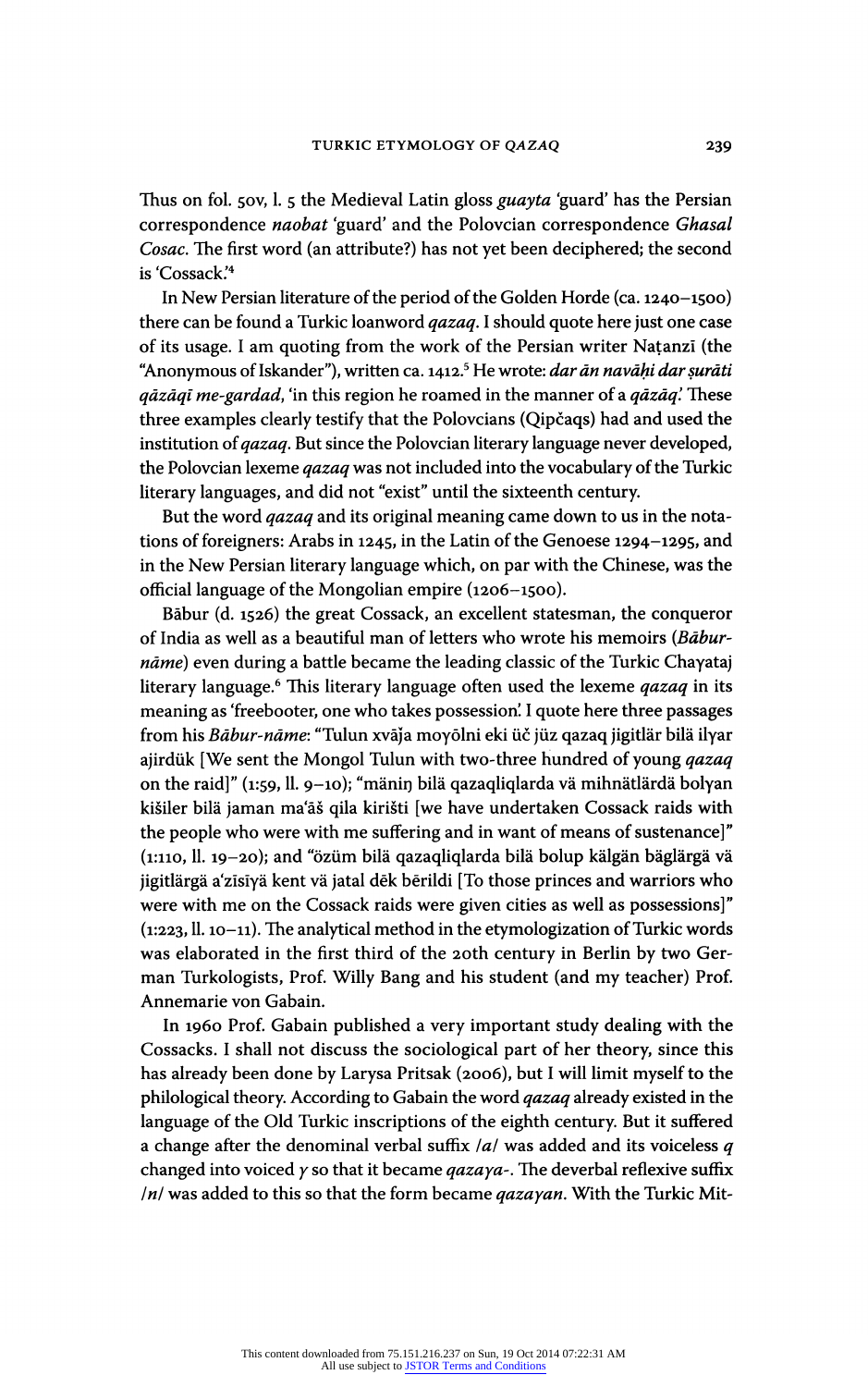#### 24O PRITSAK

telsilbenschwund it became *qazyan*. Some Turkic languages, e.g. Polovcian (Qipčaq and Chayataj), retained the simple form  $qaz$ -, whereas the others, e.g. Orkhon-Turkic, preferred the reflexive form *qazyan-*, apparently because they regarded it as more expressive. The new lexeme became attractive and took the meaning of the word *qaz*-. The new verb *qazyan*- now received the meaning 'to be engaged in raids, to conquer'.

This word *qazyan*- now played an important role in the political structure of Old Turkic political life. The excerpt from the inscription of the "Bismarck of the Steppe," the minister Bilgä Toñuquq, from 716 testifies to it. It runs as follows:

- Iltäris qayan qazyanmasar, joq arti ärsär, bän özüm, bilgä Toñuquq, qazyanmasar, bän joq ärtim ärsar,
- Qapayan qayan Turk sir budun jirintä bod jämä, budun jämä, kisi jämä idi joq ärtäči ärti.
- Iltäris qayan, bilgä Toñuquq qazyantuq ücün Qapayan qayan Turk sir budun joryduqy (bu...)

Türk bilgä qayan, Türk sir budunuy Oyuz budunuy igidü olurur. (Malov 1951, 64)

(Ni) If Il-teris Qayan [682-691] had not won, or if he had never existed, and if I myself, Bilga Toñuquq had not won, or if I had never existed. (N2) in the political organizations of Qapayan Qayan [691-716] and in the land of Türkic and Sir (Sogdian) there would have been neither tribes nor political body nor human beings at all since Il-teris Qayan and Bilgä Qayan have won the political organization of Türk and Sir of the Qapayan Qayan has flourished this much. (N4) Turkic Bilgä Qayan (716- 734) presently rules and is taking care of the political organizations of Türk, Sir and also Oyuz.

The lexeme  $qaz \sim qazyan$  came into being in the territory of the Old Turks around 550, at the beginning of the new Turk dynasty, which was originally a body of the Qazaq type. After the fall of the Old Turkic nomadic empire, their successors, the Manichaean Ujyurs (740-840) and the Muslim Karakhanids (840-1220) became sedentary states and the designation  $qazaq$  was no longer in use.

And only after Bãbur (d. 1526) established his empire of the Qazaq type did the word *Qazaq* reenter the Turkic literary languages, beginning with his Chayataj.

The history of the Turkic word *qazaq* presents an example of the inclusion of a given lexeme into the literary language provided there is real need of including it in the lexicon. In this way, the word *qazaq* from 740 until the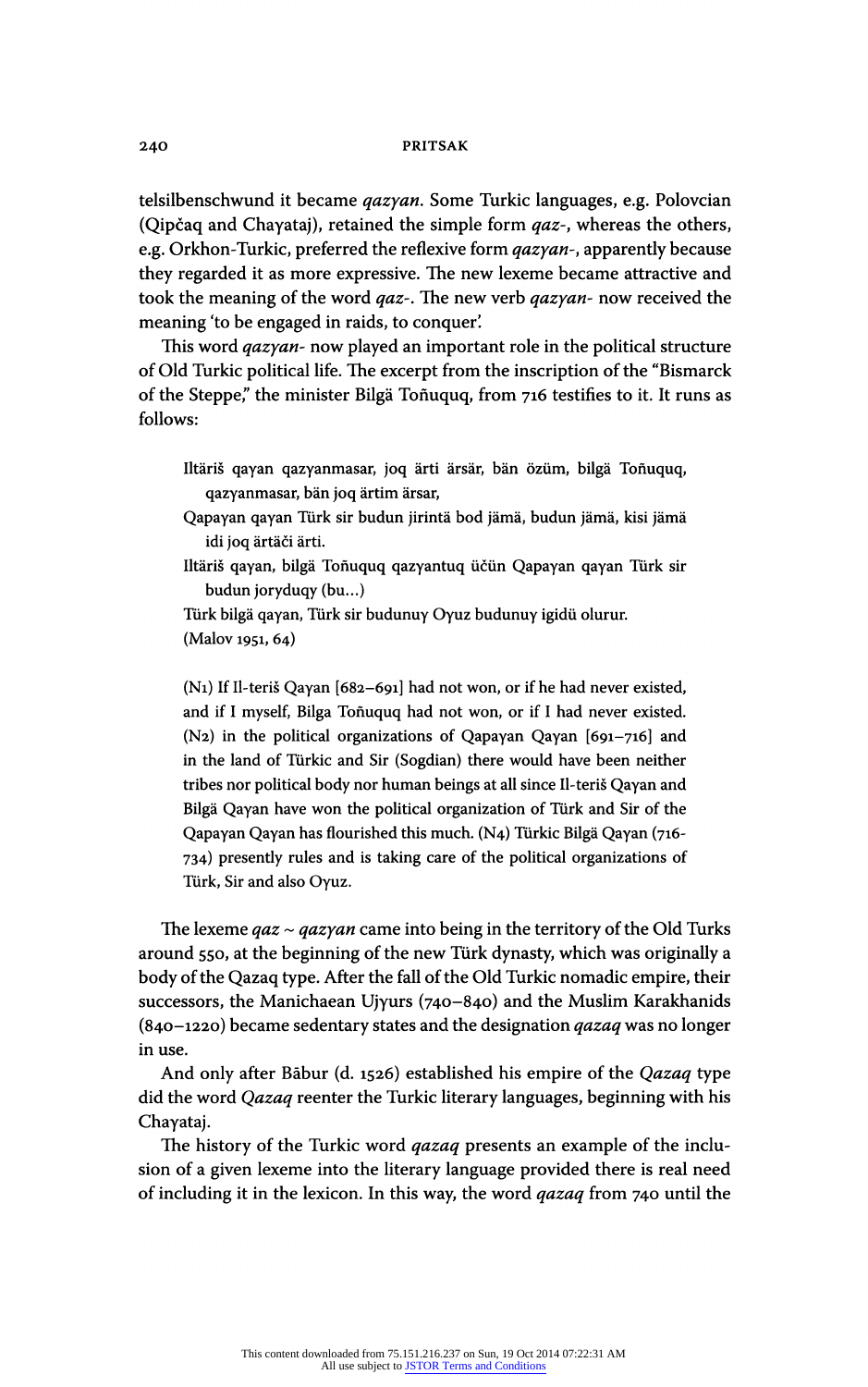16th century was beyond the boundary of a Turkic literary language, so that even the modern Turkologists presented the view that the word did not exist in Turkic.

#### **CONCLUSION**

Let me now summarize the results of this investigation. There were in nomadic Proto-Turkic at least two verbs designating 'to be engaged in raids, to conquer': *gaz-* and *qazyan*. The Polovcians (Qipčaqs), a nomadic group active in Eurasia since the twelfth century (Golden 1992, 216-83), used the "simple" verb qaz-. The same was the case with the semi-nomadic Chayataj who emerged in the fifteenth century and became sedentary over the course of the sixteenth and seventeenth centuries (ibid., 309-17). On the other side the Imperial Orkhon-Turks, as well as the sedentary Central Asian Karakhanids (Clauson 1972,  $682-83$ ), preferred to use the more attractive reflexive variant of the same verb, qazyan-, for 'to be engaged in raids, to conquer'. Hence there can be no doubt that the East Slavic etymon kazak > kozak was borrowed from the Polovcian *qazaq* (< *qaz*-) some time after the fourteenth century. In this way the etymon kazak in Eastern Europe is of nomadic Turkic origin.

#### **NOTES**

- 1. Concerning Arabic 'abd, see Islam: Ènciklopedičeskij slovar' 1991, 6-7.
- 2. See Wehr 1966, 120. Houtsma (1894) translates the Arabic word al-mujarrad as 'Landstreicher' [=vagabond], but in our context it is not accurate; see Doerfer 1967, 462.
- 3. The Genoese occupied Kaffa in 1261; see O. Pritsak 1991.
- 4. I am quoting the newest edition by Vladimir Drimba (2000), fol. 50v, dipi, ed., p. 101 [=commentary p.221]. Doerfer (1967, 466-67) rejects any connection between the notation in CC cosac with the Turkic qazaq, because in the notation's first syllable the vowel is  $\omega$ , a form under the influence of the Ukrainian kozak, and not  $|a|$ , i.e. *qazaq*. But a sporadic change of  $|a|$  into  $|b|$  is attested in the text of the CC; see Gabain 1949, 51. The same sporadic change appears in some old and new Turkic languages; see Räsänen 1949, 60, 79; Brockelmann 1954, 49, 61.
- 5. AK 816-817 = AD 1413-1414; see Muntaxab at-tavārīxī 1336/1957, 87.
- 6. I am quoting the newest and the fullest edition of Bābur-nāme (1995), prepared by my former student Eiji Mano. It consists of four parts in five volumes: part 1, the Turkic text of Bābur-nāme; part 2 (vols. 2-3), an index of all words in all forms appearing in the text; part 3 (vol. 4), a Japanese translation; part 4 (vol. 5), Japanese commentary.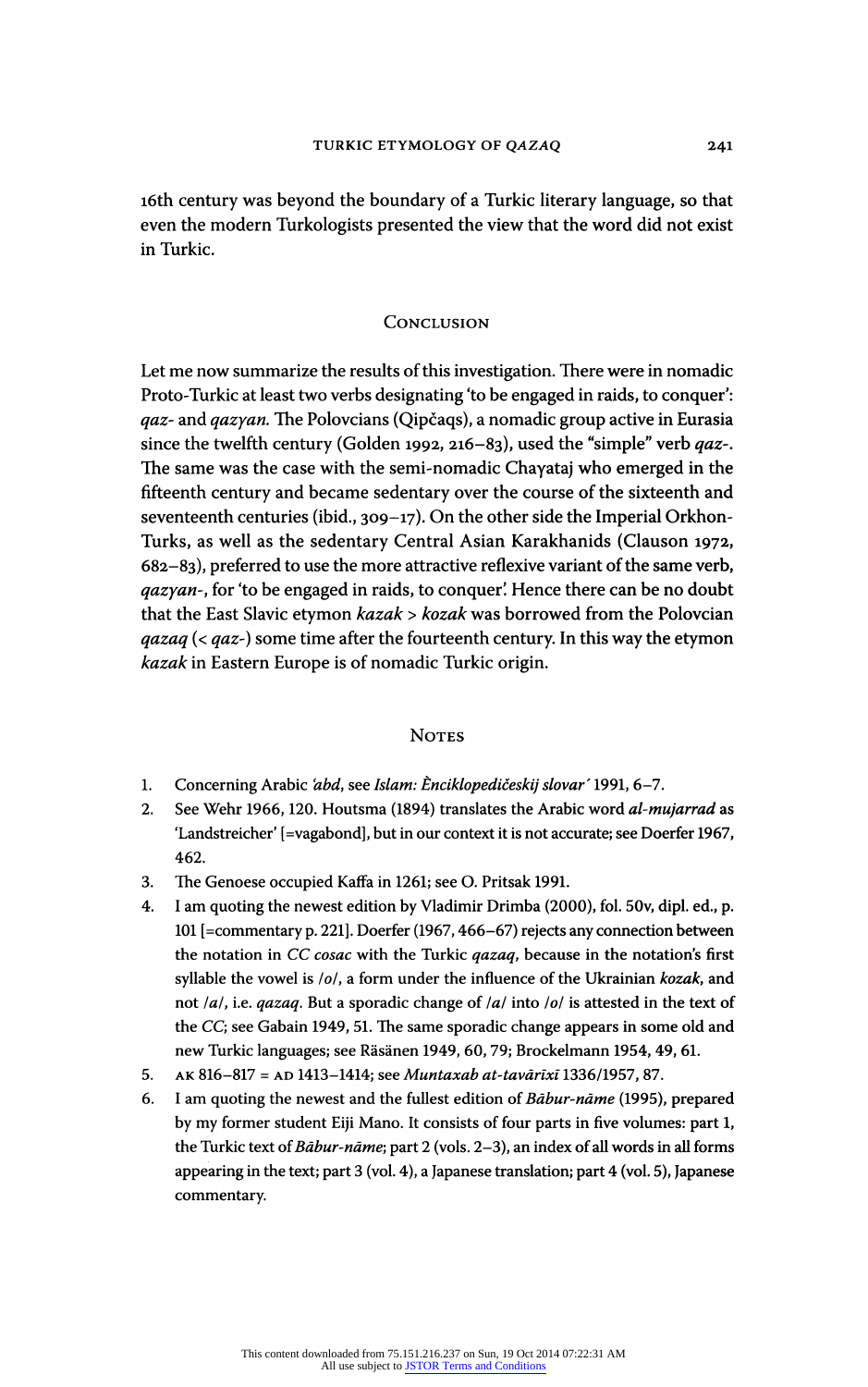#### 242 PRITSAK

#### **REFERENCES**

- al-Kāshyarī, Mahmūd. 1985. Compendium of the Turkic Dialects (Diwān Luyāt at-Turk). Ed. Robert Dankoff. Pt. 3. Cambridge, Mass.
- Bãbur-nãme. 1995. Ed. Eiji Mano. Kyoto.
- Berneker, Erich. 1924. Slavisches etymologisches Wörterbuch. Vol. 1. Heidelberg.
- Brockelmann, Carl. 1954. Osttürkische Grammatik der islamischen Litteratursprachen Mittelasiens. Leiden.
- Brückner, Aleksander. 1957. Slownik etymologiczny jçzyka polskiego. Warsaw.
- Clauson, Sir Gerald. 1972. An Etymological Dictionary of Pre-Thirteenth-Century Turkish. Oxford.
- Doerfer, Gerhard. 1967. Türkische und mongolische Elemente im Neupersischen, unter besonderer Berücksichtigung älterer neupersischer Geschichtsquellen, vor allem der Mongolen- und Timuridenzeit. Vol. 3. Wiesbaden.
- Drimba, Vladimir. 2000. Codex Comanicus: Edition diplomatique avec facsimiles. Bucharest.
- Gabain, Annemarie von. 1949. Die Sprache des Codex Cumanicus. Philologiae Turcicae Fundamenta 1. Wiesbaden.
	- -. 1960. "Kasakentum, eine soziologisch philologische Studie." Acta Orientalia Academiae Scientiarum Hungaricae 11:161-67.
- Golden, Peter B. 1992. An Introduction to the History of the Turkic Peoples: Ethnogenesis and State-formation in Medieval and Early Modern Eurasia and the Middle East. Wiesbaden.
- Györffy, György. 1942. Autour du Codex Cumanicus. Bibliotheca Orientalis Hungarica 5. Budapest.
- Houtsma, Martin Theodor. 1894. Ein türkisch-arabisches Glossar. Leiden.
- Hruševs'kyj, Myxajlo. 1909. Istorija Ukraïny-Rusy. Vol. 7. Kyiv and Lviv. Islam: Ènciklopedičeskij slovar'. 1991. Moscow.
- 
- Malov, Sergej E. 1951. Pamjatniki drevnetjurkskoj pismennosti. Moscow.
- Mel'nyčuk, Oleksandr Savyč. 1985. Etymolohičnyj slovnyk ukraïns' koï movy. Vol. 2. Kyiv.
- Menges, Karl Heinrich. 1979. Vostočnye èlementy v "Slove o polku Igoreve." Leningrad.
- Muntaxab at-tavārīxī. 1336/1957. Ed. Jean Aubin. Tehran.
- Pritsak, Larysa. 2006. "Heneza fenomenu ukraïns 'koho kozactva." Ukrainian Historian 43, nos. 1-2:147-62.
- Pritsak, Omeljan. 1991. "Kaffa." In Oxford Dictionary of Byzantium, 2:1088-89. Oxford.
- Räsänen, Martti. 1949. Lautgeschichte der Türkischen Sprachen. Helsinki.